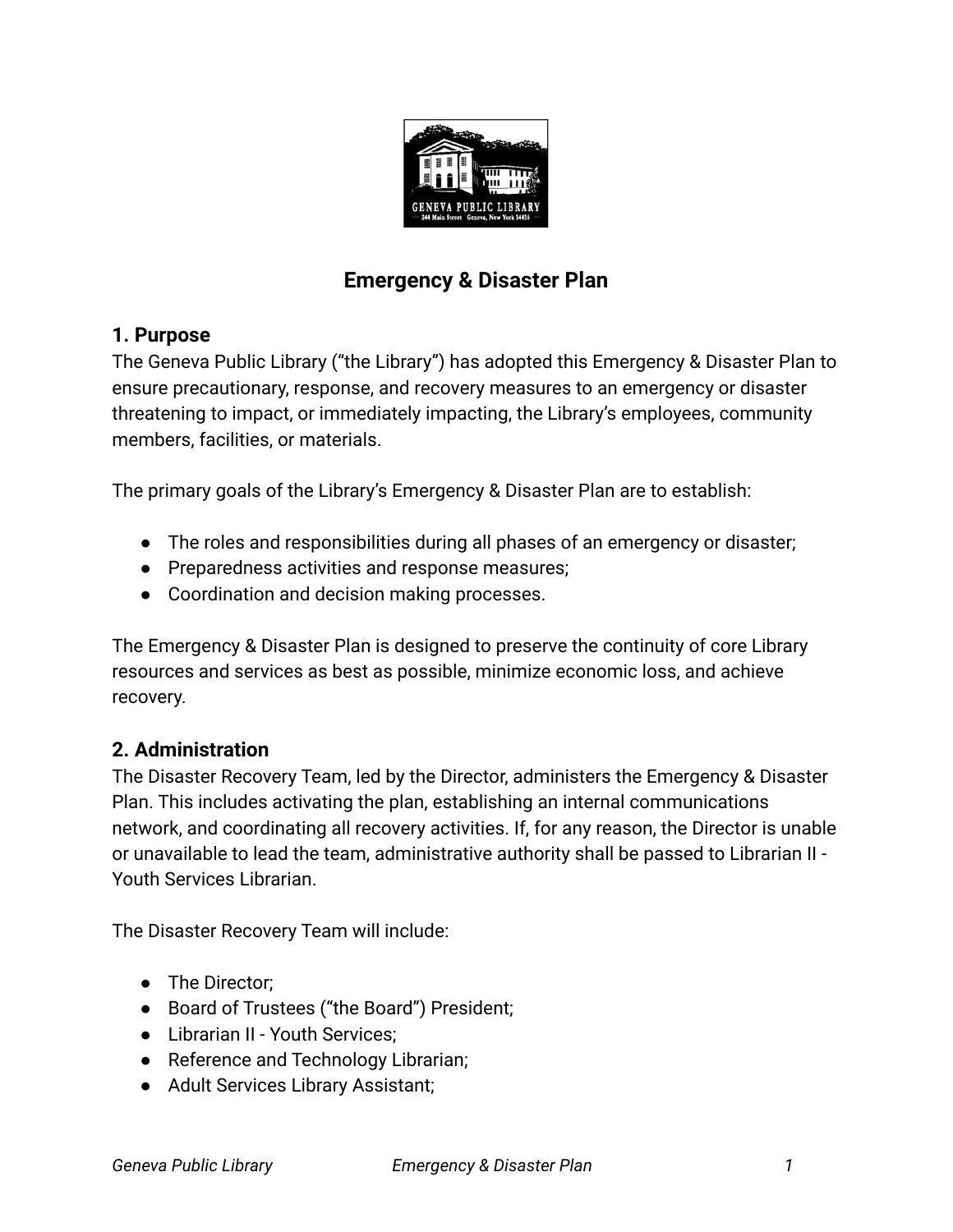- Library Assistant II Acquisitions;
- Cleaner.

# **3. Risk Assessment**

Risk assessment is the determination of potential events, emergencies, and disasters that could cause service interruptions. The Director, Building Committee, and Disaster Recovery Team will periodically evaluate the library and its facilities to minimize the threat of emergency or disaster and to formulate response plans to emergencies or disasters.

Activities include:

- Recommend updates to the Library's Disaster Recovery Manual;
- Identify possible hazards;
- Analyze strengths, weaknesses, and vulnerabilities of the Library's ability to handle emergencies and disasters;
- Engage in preventive building maintenance;
- Inventory of collections, equipment, furniture, electronics, and supplies;
- Implement thorough cleaning and disinfecting procedures;
- Implement consistent opening and closing procedures;
- Provide regular employee training on key locations of building turn offs and items listed below.

Parts of the risk assessment activities may include consultation with the City of Geneva, the Library's insurance agent, Pioneer Library System (PLS) employees, and other local experts and stakeholders.

# **4. Employee Training**

Regular employee training may help reduce the risk of an emergency or disaster. Training prepares employees to safely and appropriately respond to an emergency or disaster to minimize damage or injury should an emergency or disaster occur.

Employee training will include an annual review of this Emergency & Disaster Plan and the Library's Disaster Recovery Manual. Employee training may also include, but is not limited to, the following topics:

- CPR and First Aid:
- Drills, including fire, active shooter, and lockdown;
- Formal response and recovery workshops, including: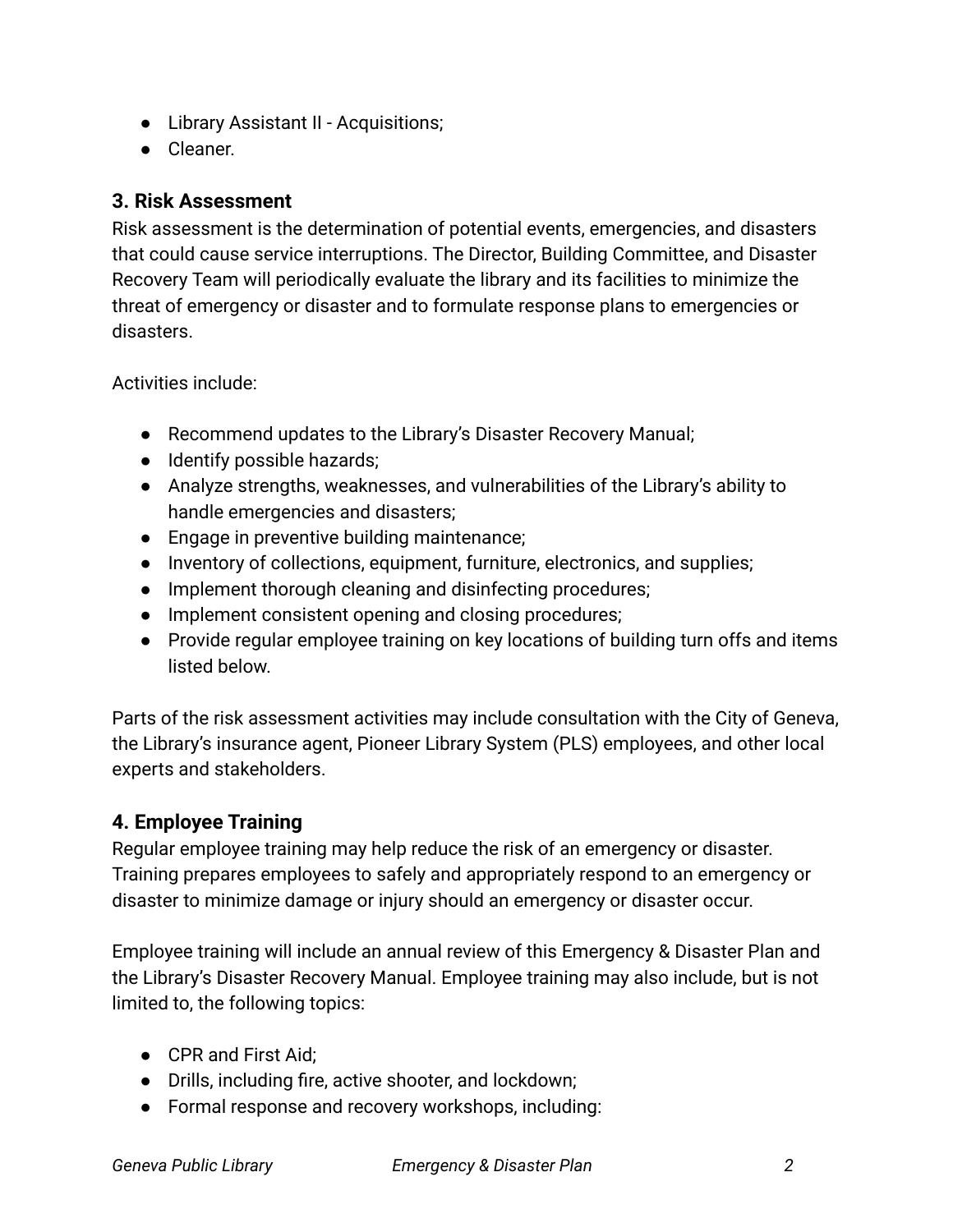- Handling wet and damaged collections;
- Workplace health and safety;
- Proper use of protective clothing and equipment;
- Exposure to hazardous materials/mold.
- Departmental cross training;
- Mental health.

All employees should be included in training activities.

#### **5. Response and Reconstruction**

In general, the Director and Disaster Recovery Team will respond to an emergency or disaster according to the following outline. Some circumstances will require deviation from this sequence in order to best serve the safety and health of Library employees and the community.

- Address emergency or imminent danger to the Library's facility, materials, employees, or community.
- Notify appropriate personnel.
- Assess the extent of the damage.
- Document in detail.
	- $\circ$  Complete incident report with as much witness detail as possible.
	- Take inventory of materials, items, supplies, or equipment.
	- Take pictures of materials, items, equipment, or facilities.
	- Record the sequence or timeline of events before, during, and after the event.
- Prepare for recovery.
	- Determine which steps need to be taken.
	- Delegate to the Emergency Response Team, Library employees, and/or volunteers.
	- Determine a command post or temporary work site if the Library building is not accessible.
	- $\circ$  If there is physical damage, decide what can be salvaged and what will be discarded.
	- Gather supplies and arrange for services.
- Draft a press release or statement to the public.
	- The Director or their designee will be the spokesperson for the Library.
	- Keep messaging transparent and consistent.
	- Communicate across all channels, including:
		- Traditional news press (print and TV).